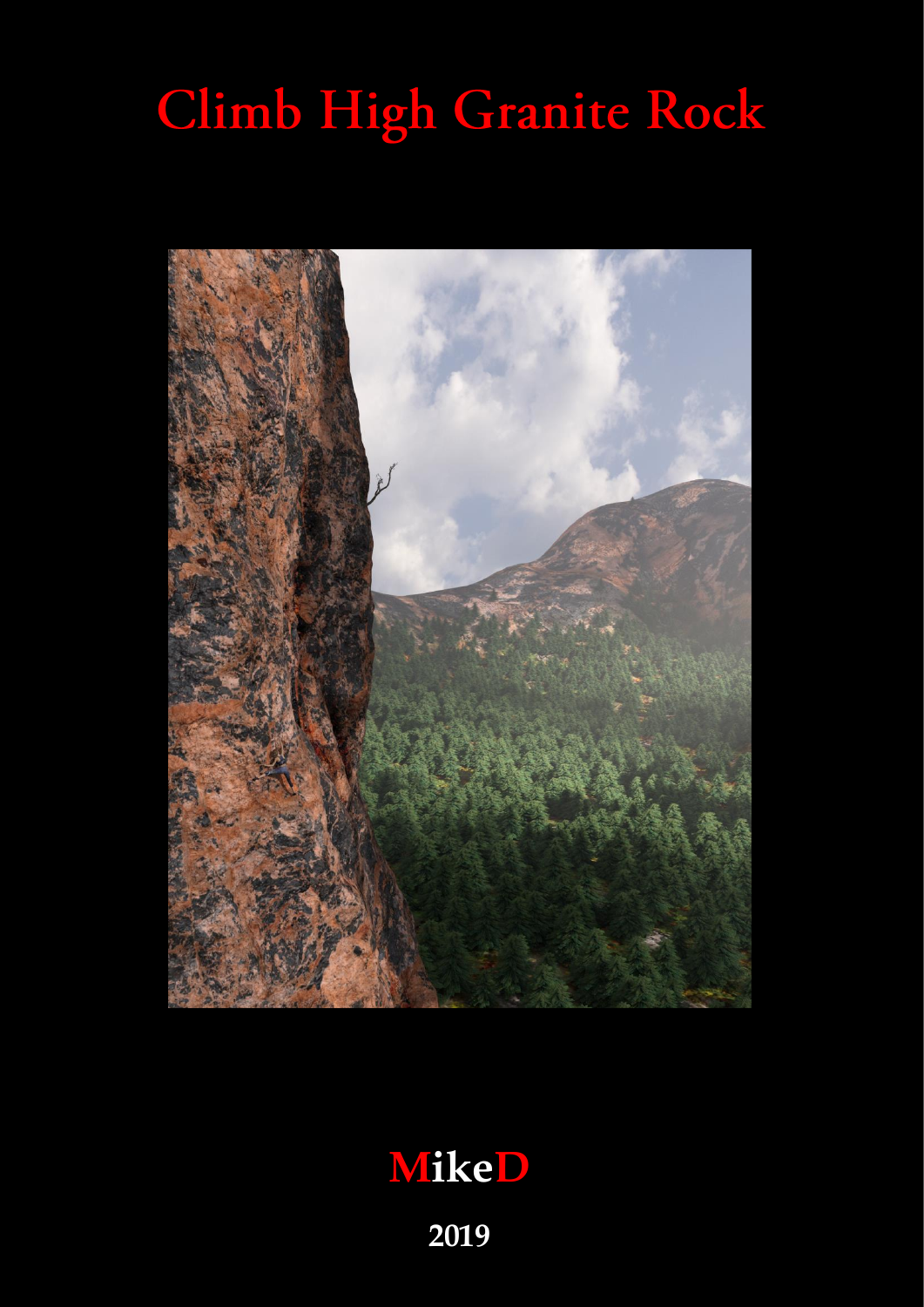#### Thank you for purchasing Climb High Granite Rock!

The Granite Rock contains a climbing rock in semi cylindrical shape and the valley beneath it. The dimensions of the rock are around 75m in height and the diameter is around 50m. The valley has dimensions 400mx400m approximately. The rock comes as a single item or you can use any of its 15 faces as a standalone item. The valley is around m long and m width. The main scene set contains a combination of 16 different props. You can use any of these props to your own scenes, as they have their own file in the 'Props' folder. Although the scene has more than 5.500 fir trees and many thousands of vegetation the usage of instances does not make the scene heavy in polygons. The product includes a Render Settings and Optimization file to adjust the render with the right settings.

The Rock has 1024x1024 maps when it is initially loaded to the scene. A script will help you to apply 4K maps to the selected face of the rock (for example the one that is near to the camera for any closeup scene), or you can use the corresponding material preset. There is also, a Granite Rock shader for Iray, so you can apply the rock texture to your own surfaces.

The product includes an atmosphere control prop that lay on the valley. This prop controls the haze of the atmosphere (must have for making any God rays in the scene). There are three levels of haze to choose from, or you may not use the prop at all if you don't want any haze in the scene. An HDRi map of the sky and the clouds also include in the product.

The rock has a lot of climbing safety bolts on it. If you use the rock for any climbing scene, you may bring any Genesis 3 or Genesis 8 Females or Males to the bolt's position by just choosing this option in the pop-up menu that opens by right clicking on the bolt.

I hope you enjoy the Granite Climbing Rock product. Have fun!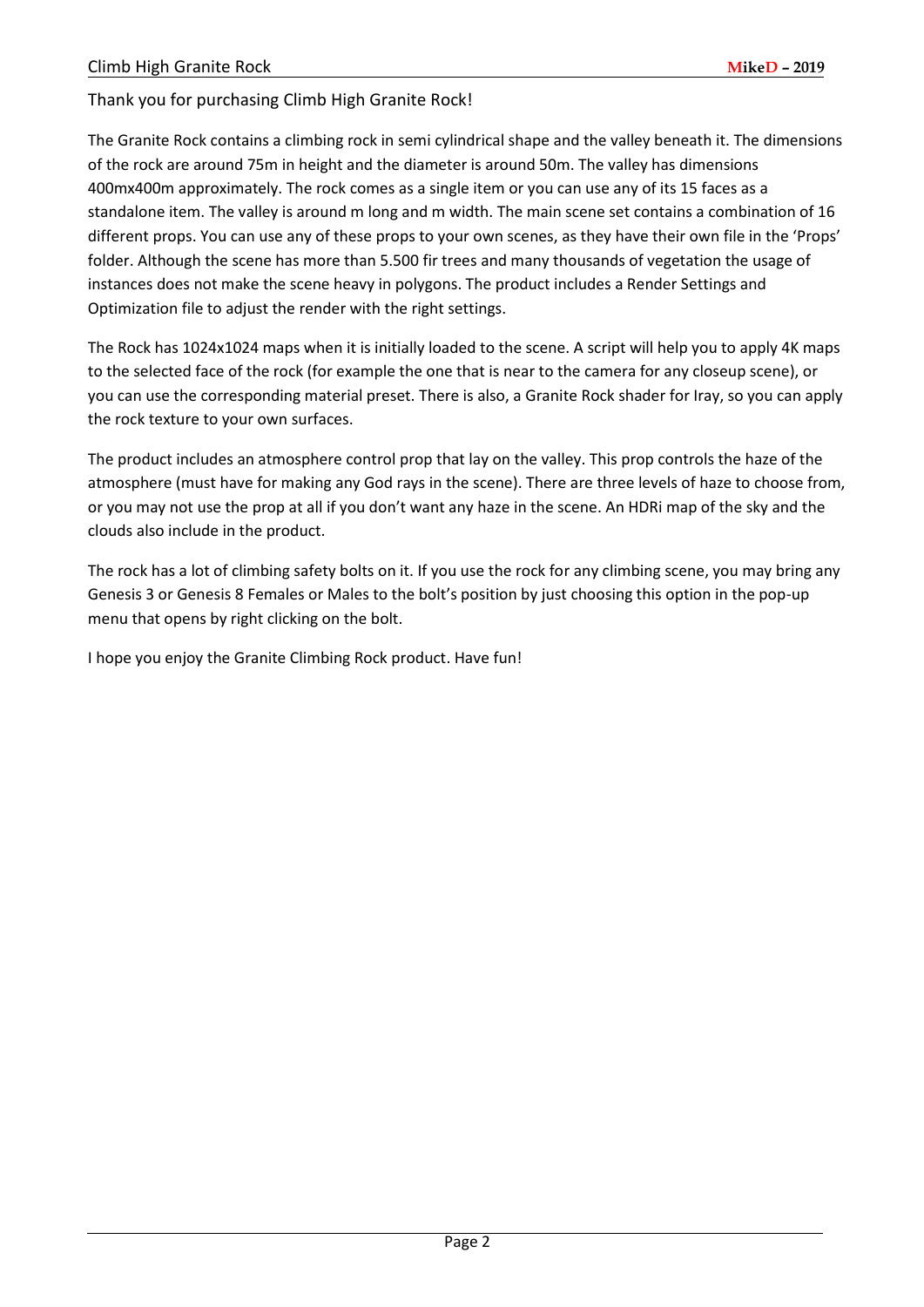#### **Files specifications:**

**1) Granite Rock Set – Scene Subset:**



**2) Render Environment and Optimization:**



**3) Helper Plane:**

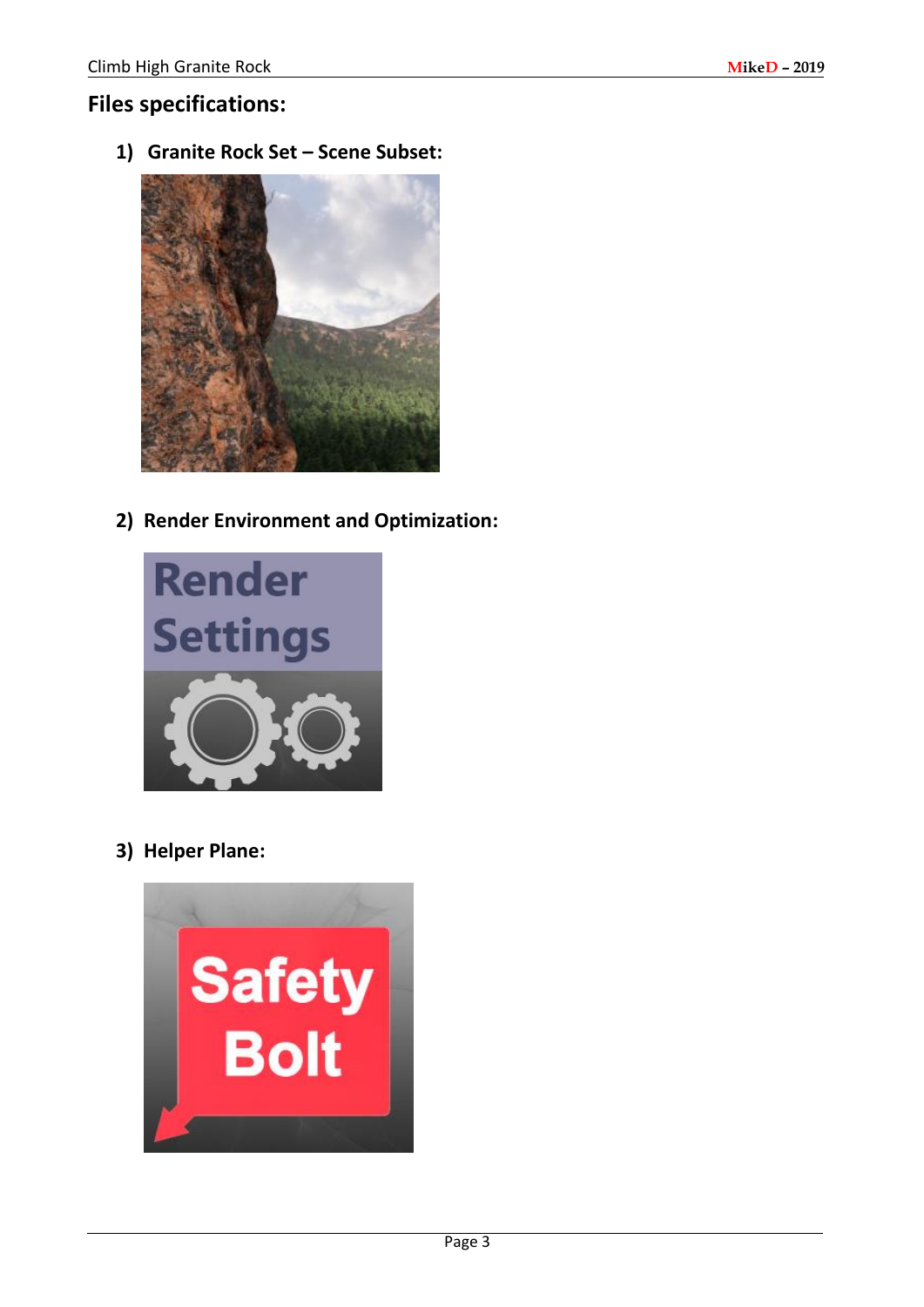#### **4) Rock Safety Bolt:**



**5) Atmosphere Controler:**



The atmosphere control has 3 level of hazes, loaded as material presets. Light, Medium and Heavy Haze.

**6) Bush 01:**

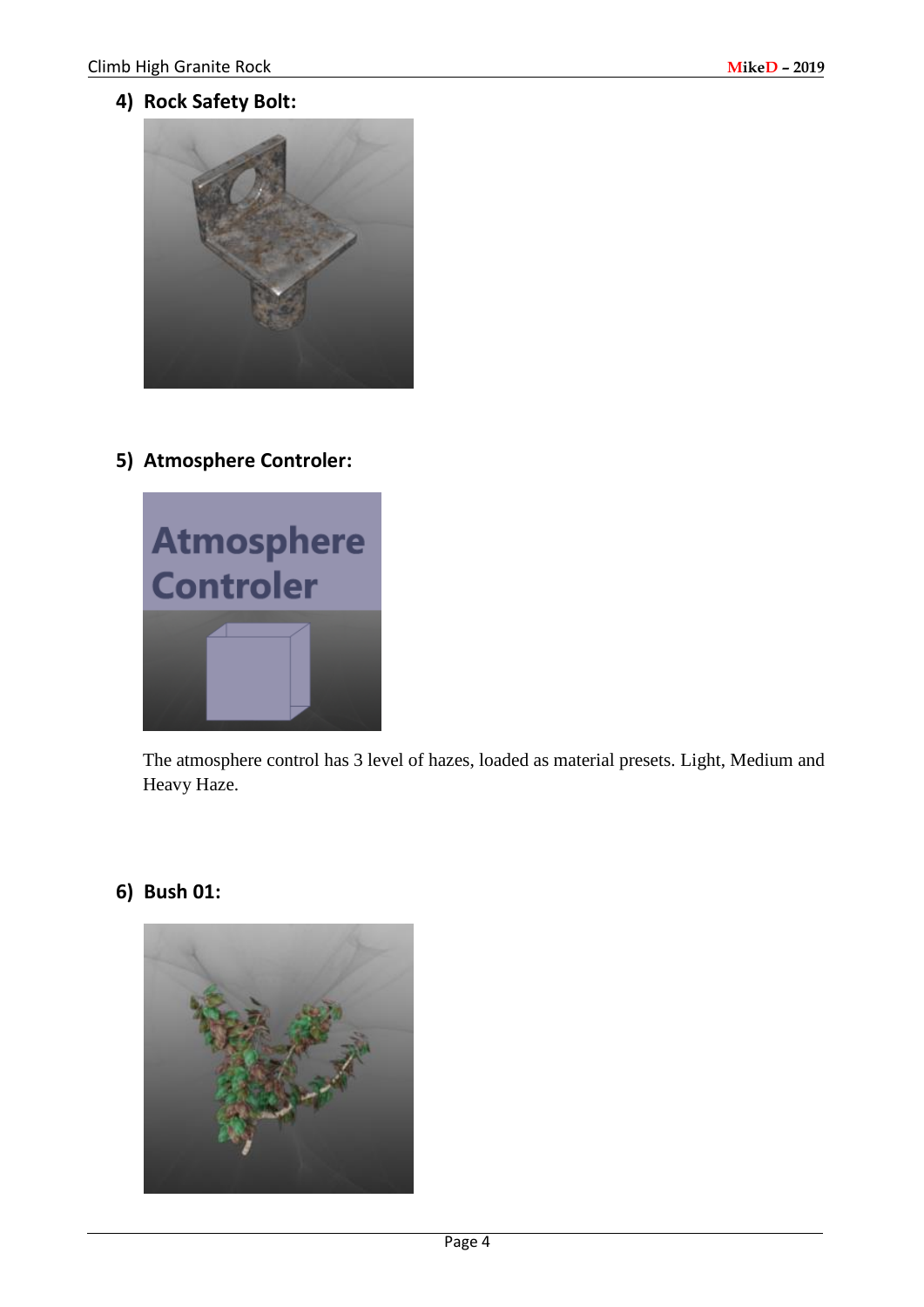**7) Fir Tree Planes:**



**8) Fir Tree (full mesh):**



**9) Granite Floor Rock:**

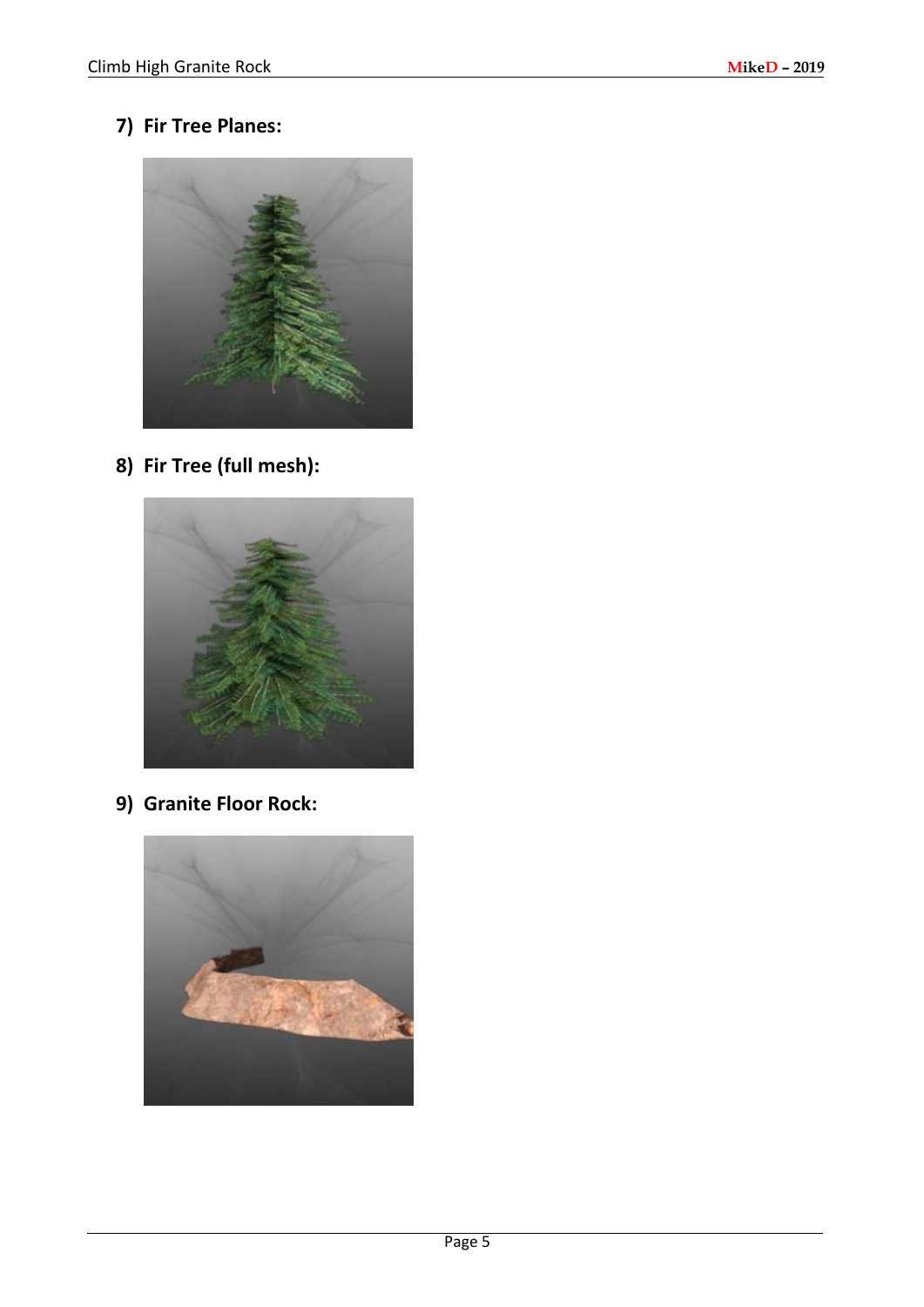#### **10) Granite Rock:**



The Granite Rock is loaded as one piece with 1024px maps to lower the load of GPU. There are also all the faces (15 total) as separated surfaces, and 2K and 4K maps for each face.

You can also use the "Apply 4K maps to the selected Rock surface" script to change the resolution of a selected face only to 2k or 4K.

#### **11) Grass:**



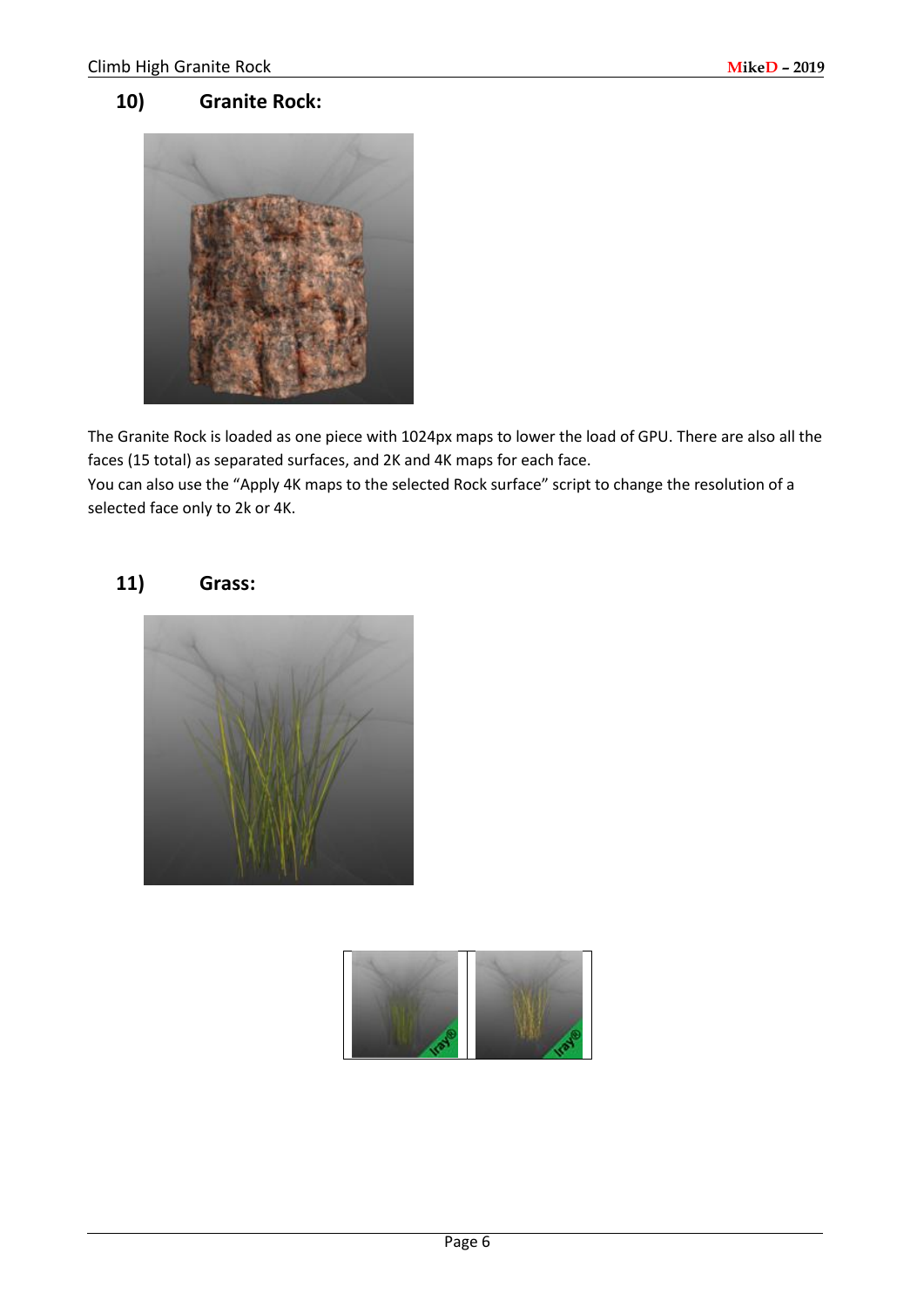# **12) Ground:**



**13) Plant 01:**



**14) Purple Flower:**

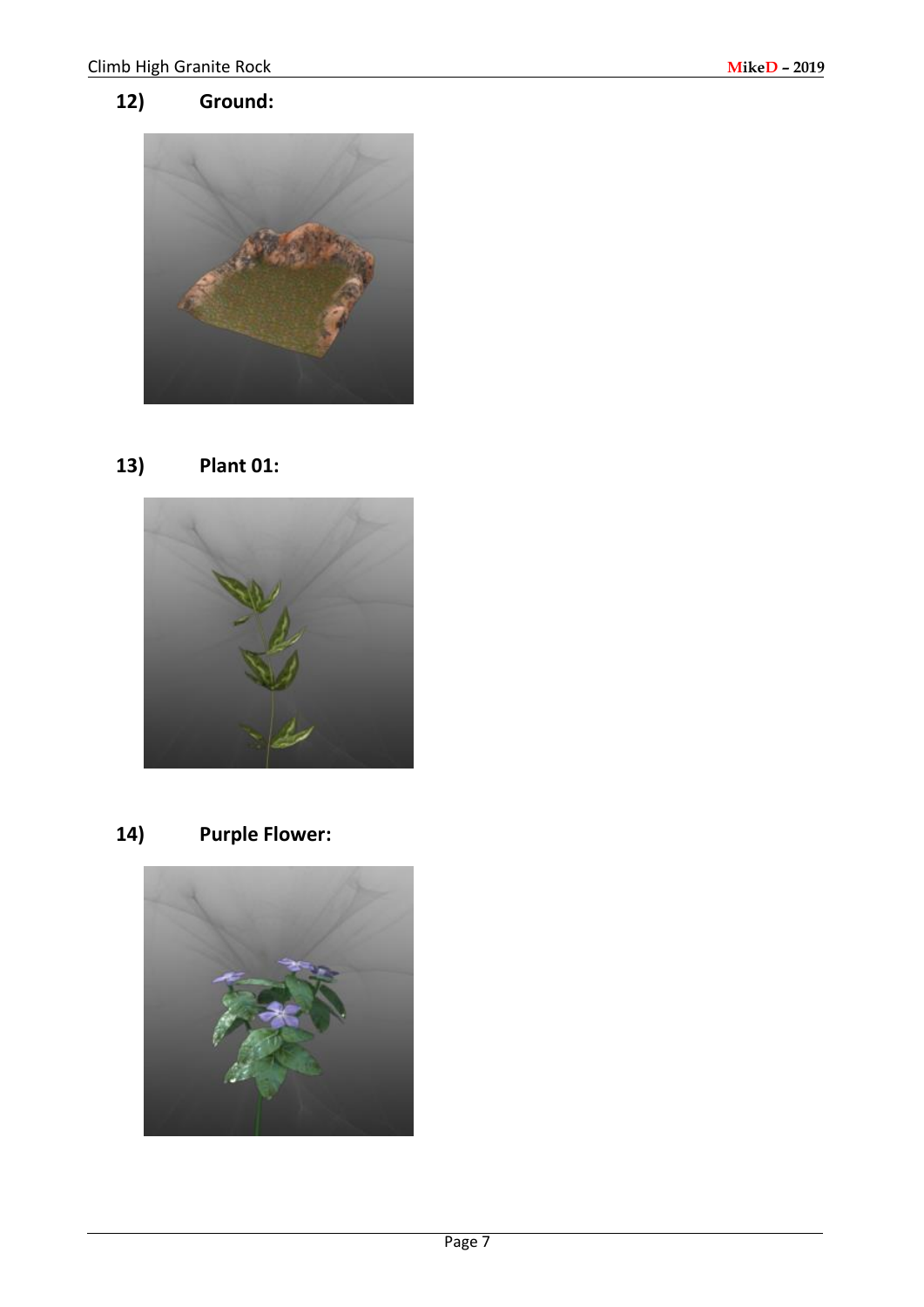# **15) Rock Tree A:**



## **16) Rock Tree B:**



**17) Rock Tree C:**

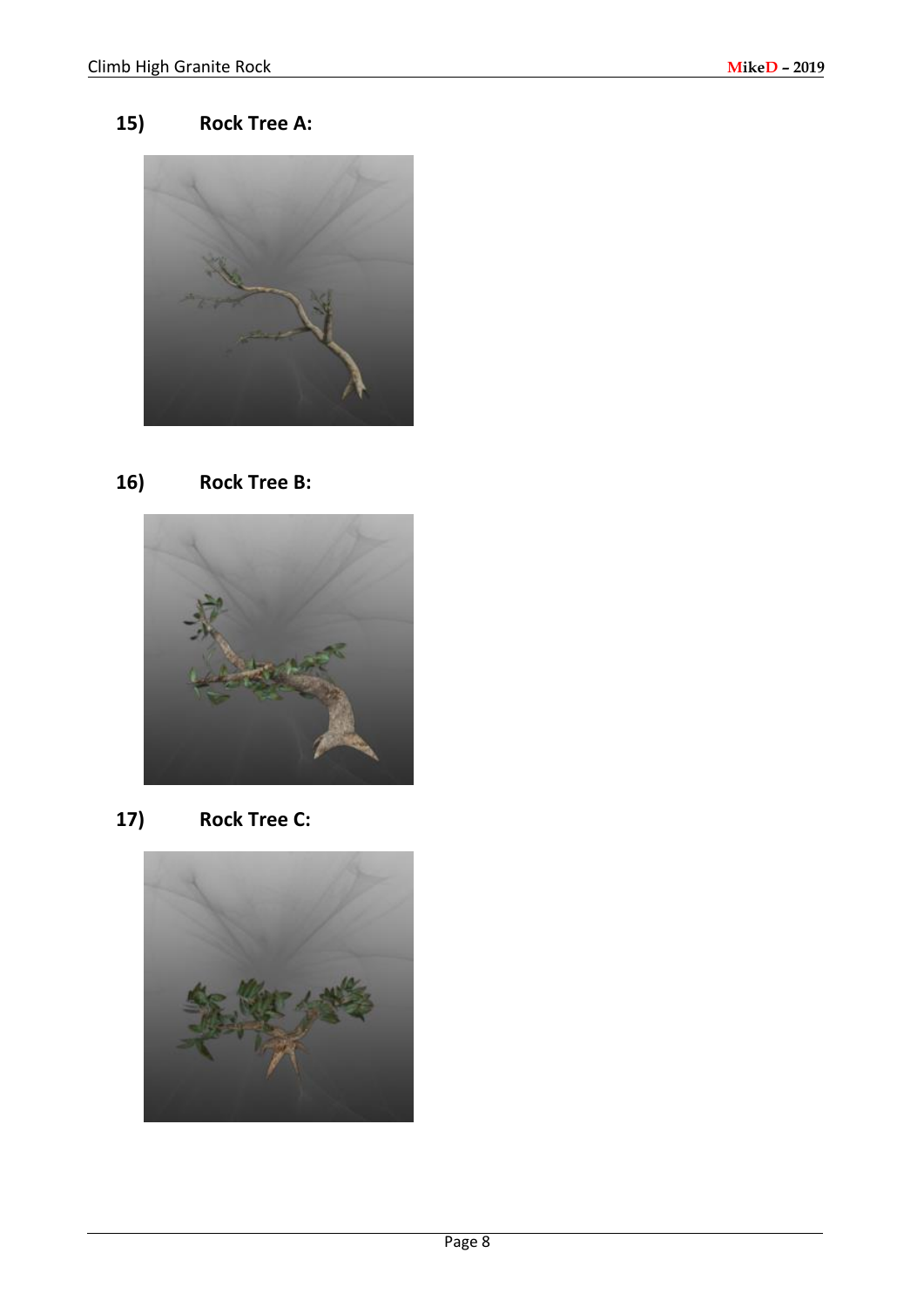#### **18) Rock Tree D:**



# **Shader:**

**1) Granite Rock Shader Iray:**



The shader comes with tilling options from 01x01 up to 10x10, 15x15 and 20x20

# **Scripts:**

**1) Climbing Guide - Scene Setup:**

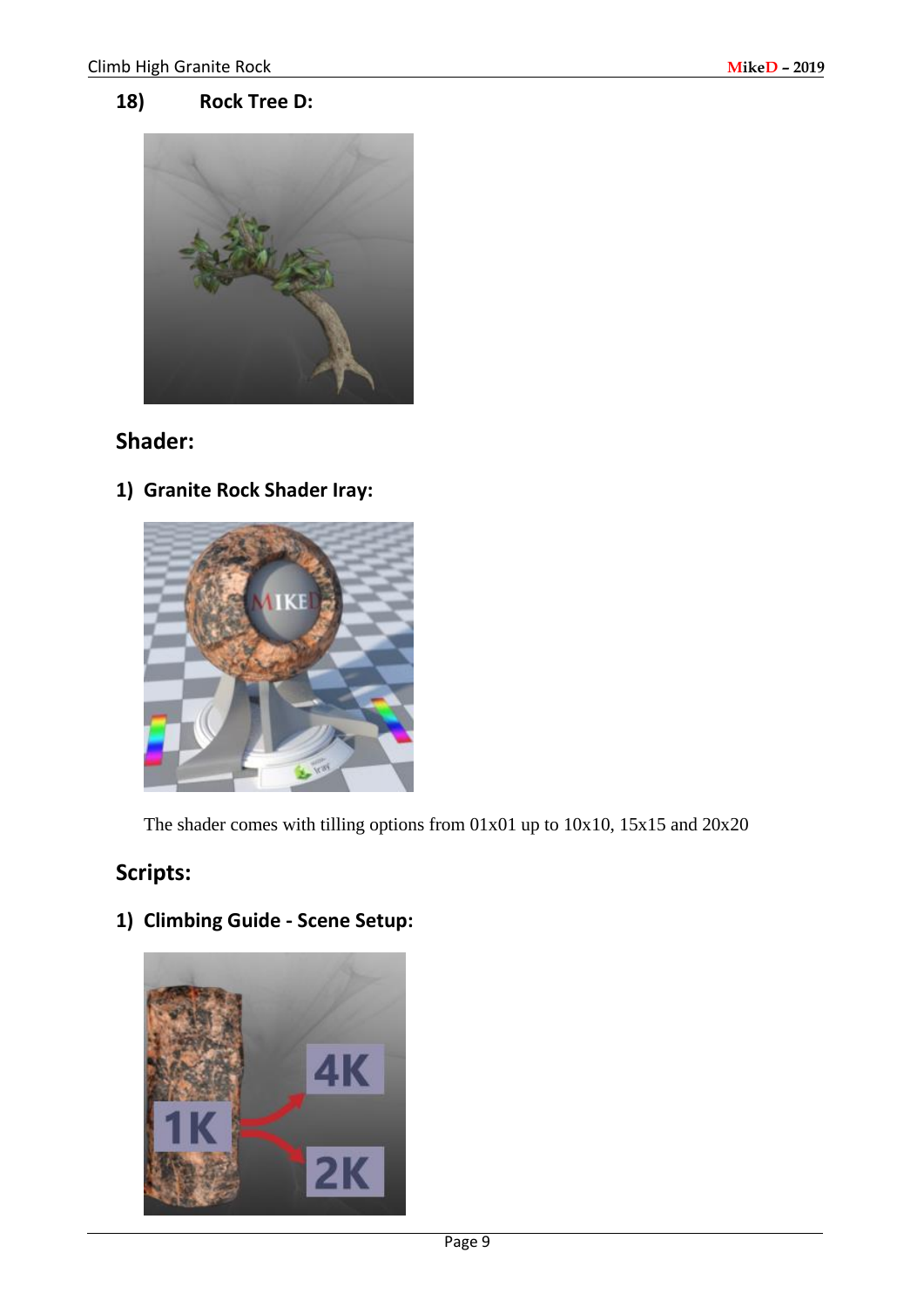## **2) Support:**



### **HDRi:**

**1) HDRI Dome Map:**

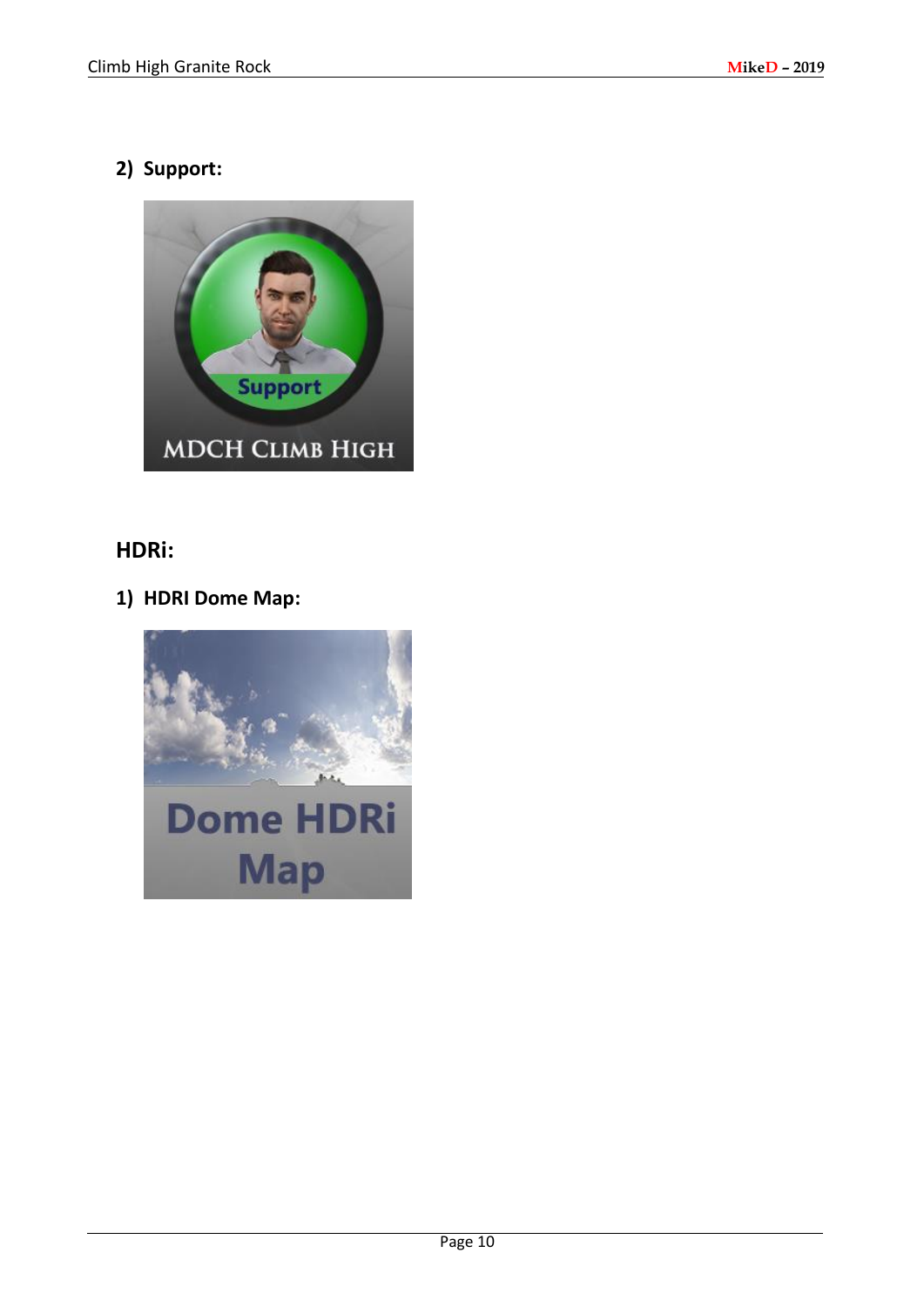The following DAZ sample scripts, have been partially used for the product:

"**Element Post-Load Create Callbacks**":

**[http://docs.daz3d.com/doku.php/public/software/dazstudio/4/referenceguide/scripting/api\\_ref](http://docs.daz3d.com/doku.php/public/software/dazstudio/4/referenceguide/scripting/api_reference/samples/elements/callbacks_element_post_load_create/start) [erence/samples/elements/callbacks\\_element\\_post\\_load\\_create/start](http://docs.daz3d.com/doku.php/public/software/dazstudio/4/referenceguide/scripting/api_reference/samples/elements/callbacks_element_post_load_create/start)**

**and** 

**"Callback - Element Destroyed":**

**[http://docs.daz3d.com/doku.php/public/software/dazstudio/4/referenceguide/scripting/api\\_ref](http://docs.daz3d.com/doku.php/public/software/dazstudio/4/referenceguide/scripting/api_reference/samples/elements/callback_element_destroyed_cleanup/start) [erence/samples/elements/callback\\_element\\_destroyed\\_cleanup/start](http://docs.daz3d.com/doku.php/public/software/dazstudio/4/referenceguide/scripting/api_reference/samples/elements/callback_element_destroyed_cleanup/start)**